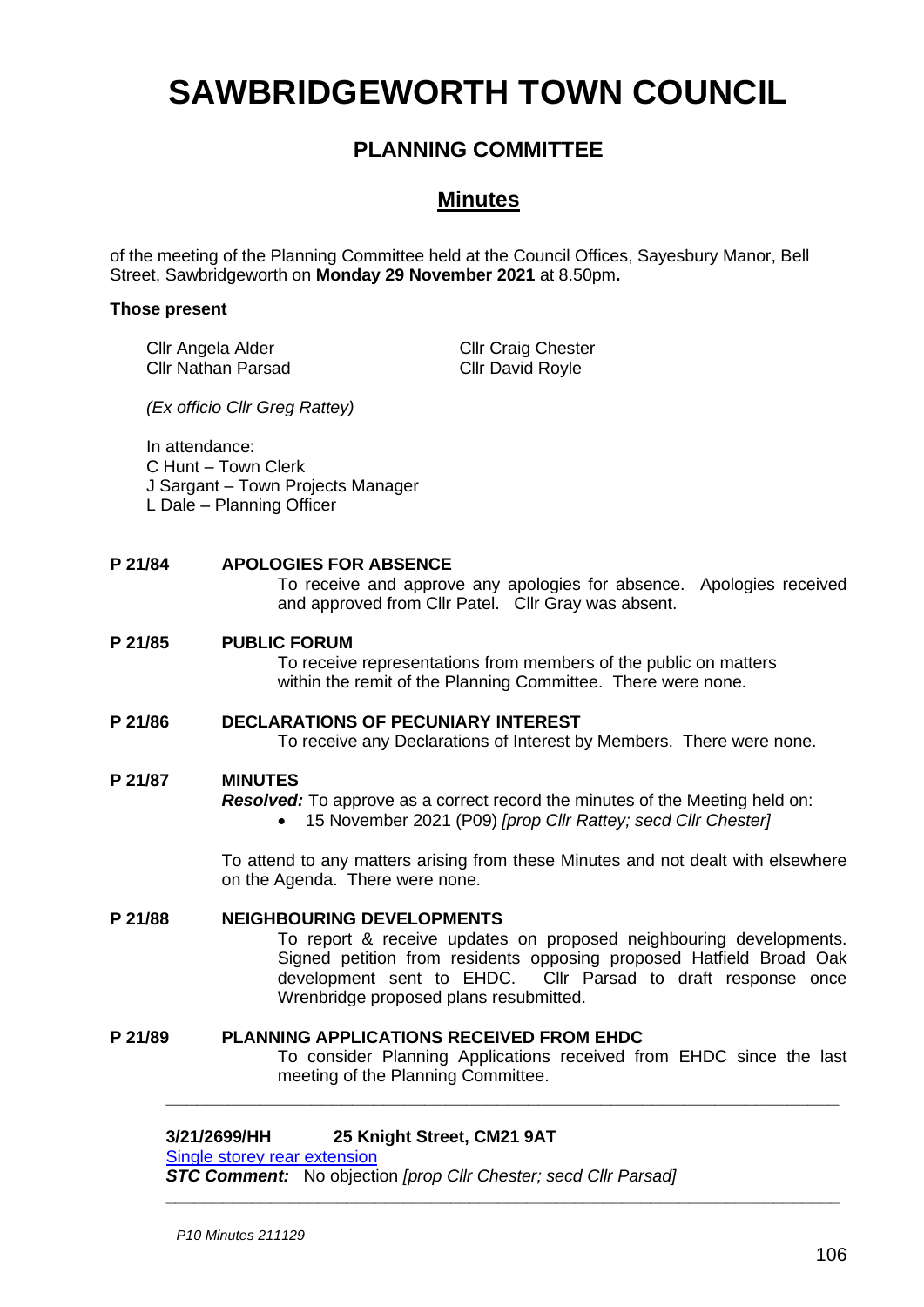# **3/21/2715/HH Inglis, Spellbrook Lane West, Spellbrook**

[Front porch and side extension with external alteration. Addition of 2 rear patio doors as](https://publicaccess.eastherts.gov.uk/online-applications/applicationDetails.do?activeTab=documents&keyVal=R1P0ECGLHR400)  [well as bi-folding doors. Extension to garage with part demolition](https://publicaccess.eastherts.gov.uk/online-applications/applicationDetails.do?activeTab=documents&keyVal=R1P0ECGLHR400) *STC Comment:* No objection *[prop Cllr Royle; secd Cllr Chester]*

**\_\_\_\_\_\_\_\_\_\_\_\_\_\_\_\_\_\_\_\_\_\_\_\_\_\_\_\_\_\_\_\_\_\_\_\_\_\_\_\_\_\_\_\_\_\_\_\_\_\_\_\_\_\_\_\_\_\_\_\_\_\_\_\_\_\_\_\_\_\_\_**

**\_\_\_\_\_\_\_\_\_\_\_\_\_\_\_\_\_\_\_\_\_\_\_\_\_\_\_\_\_\_\_\_\_\_\_\_\_\_\_\_\_\_\_\_\_\_\_\_\_\_\_\_\_\_\_\_\_\_\_\_\_\_\_\_\_\_\_\_\_\_\_**

**3/21/2865/HH White Cottage, London Road, Spellbrook** [New garage](https://publicaccess.eastherts.gov.uk/online-applications/applicationDetails.do?activeTab=documents&keyVal=R2JY8QGLI1Y00)

*STC Comment:* No objection *[prop Cllr Parsad; secd Cllr Rattey]* **\_\_\_\_\_\_\_\_\_\_\_\_\_\_\_\_\_\_\_\_\_\_\_\_\_\_\_\_\_\_\_\_\_\_\_\_\_\_\_\_\_\_\_\_\_\_\_\_\_\_\_\_\_\_\_\_\_\_\_\_\_\_\_\_\_\_\_\_\_\_\_**

### **3/21/2885/HH 49 Sayesbury Road, CM21 0EB**

[Demolition of conservatory and replacement single storey rear extension. Pitched roof to](https://publicaccess.eastherts.gov.uk/online-applications/applicationDetails.do?activeTab=documents&keyVal=R2O9VUGLI3C00)  [front porch. Insertion of two windows to side elevation. Cladding to front and alterations](https://publicaccess.eastherts.gov.uk/online-applications/applicationDetails.do?activeTab=documents&keyVal=R2O9VUGLI3C00)  [to fenestration](https://publicaccess.eastherts.gov.uk/online-applications/applicationDetails.do?activeTab=documents&keyVal=R2O9VUGLI3C00)

**\_\_\_\_\_\_\_\_\_\_\_\_\_\_\_\_\_\_\_\_\_\_\_\_\_\_\_\_\_\_\_\_\_\_\_\_\_\_\_\_\_\_\_\_\_\_\_\_\_\_\_\_\_\_\_\_\_\_\_\_\_\_\_\_\_**

**\_\_\_\_\_\_\_\_\_\_\_\_\_\_\_\_\_\_\_\_\_\_\_\_\_\_\_\_\_\_\_\_\_\_\_\_\_\_\_\_\_\_\_\_\_\_\_\_\_\_\_\_\_\_\_\_\_\_\_\_\_\_\_\_\_\_\_\_\_\_\_**

*STC Comment:* No objection *[prop Cllr Chester; secd Cllr Parsad]*

#### **P 21/90 LATE PLANNING APPLICATIONS**

To deal with Planning Applications received from EHDC following the Publication of this Agenda and received before 26 November 2021.

#### **3/21/1782/HH 4 Rowney Wood, CM21**

Demolition of garage. Part single, part two storey extension incorporating Juliet balcony to the rear. Single storey rear extension with roof lanterns and alterations to fenestration *STC Comment:* No objection. Urge an assessment of light be carried out *[prop Cllr Parsad; secd Cllr Royle]*

**\_\_\_\_\_\_\_\_\_\_\_\_\_\_\_\_\_\_\_\_\_\_\_\_\_\_\_\_\_\_\_\_\_\_\_\_\_\_\_\_\_\_\_\_\_\_\_\_\_\_\_\_\_\_\_\_\_\_\_\_\_\_\_\_\_\_\_\_\_\_\_**

#### **3/21/2942/HH 46 Newton Drive, CM21 9HE**

Insertion of dormer and glass balcony to the rear. Replacing first floor window on side elevation with juliette balcony

**\_\_\_\_\_\_\_\_\_\_\_\_\_\_\_\_\_\_\_\_\_\_\_\_\_\_\_\_\_\_\_\_\_\_\_\_\_\_\_\_\_\_\_\_\_\_\_\_\_\_\_\_\_\_\_\_\_\_\_\_\_\_\_\_\_**

**\_\_\_\_\_\_\_\_\_\_\_\_\_\_\_\_\_\_\_\_\_\_\_\_\_\_\_\_\_\_\_\_\_\_\_\_\_\_\_\_\_\_\_\_\_\_\_\_\_\_\_\_\_\_\_\_\_\_\_\_\_\_\_\_\_**

*STC Comment:* No objection *[prop Cllr Chester; secd Cllr Parsad]*

# **P 21/91 PLANNING DECISIONS MADE BY EHDC**

To receive Planning Decisions from EHDC.

### **3/21/2303/HH 13 Elmwood, CM21 9NL**

First floor rear extension and insertion of window to first floor flank elevation *STC Comment:* No objection *EHDC Decision:* Granted

#### **3/21/2382/HH Margray, London Road, Spellbrook, CM23 4BA**

Two storey side extension, part two and part single storey rear extension. Loft conversion including rear dormer window

**\_\_\_\_\_\_\_\_\_\_\_\_\_\_\_\_\_\_\_\_\_\_\_\_\_\_\_\_\_\_\_\_\_\_\_\_\_\_\_\_\_\_\_\_\_\_\_\_\_\_\_\_\_\_\_\_\_\_\_\_\_\_\_\_\_\_\_\_\_\_\_**

*STC Comment:* Objection. Overdevelopment of site

*EHDC Decision:* Refused. "The proposed development by reason of its size and scale would result in a disproportionate addition to the original building and would amount to inappropriate development in the Green Belt. The proposal would also result in further harm by loss of openness. Very special circumstances have not been identified that would